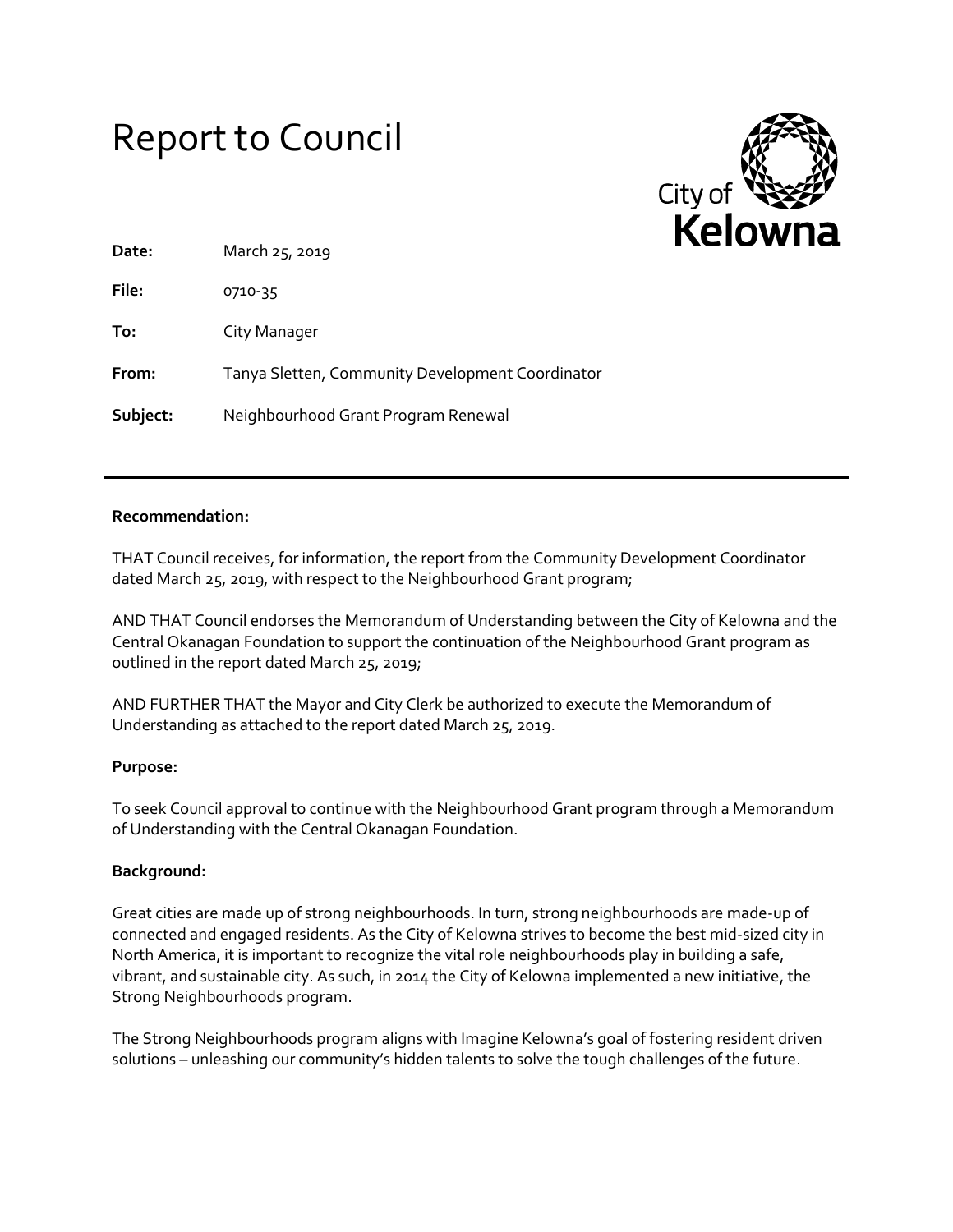At its essence the Strong Neighbourhood program is about community development. It's about empowering, inspiring, and involving residents to help create strong neighbourhoods. With this in mind, the Strong Neighbourhoods program has three main objectives:

- To empower residents with the skills and resources they need to transform communities into safe, welcoming, and inclusive places to live;
- To inspire leaders to bring neighbours together to share neighbourhood ideas, passions, skills and talents;
- To foster neighbourliness so neighbours feel connected to their neighbourhood and to their neighbours.

The Strong Neighbourhoods program offers a variety of programs and resources for residents to connect with one another and engage in neighbourhood based activities:

- Events
	- o Neighbourhood events Providing support for neighbours to host get-togethers
	- o Community events supporting school based or other community events
	- o Park and Play activates neighbourhood parks to encourage families to go outside and connect with others
- Grants
	- o Neighbourhood Grants empowers residents to work together on a project to enhance their neighbourhood
	- o Youth Development & Engagement Grants supports youth led projects (13-19 years old) to enhance their neighbourhood
- Recognition and Resources
	- o Neighbour Day an annual celebration to meet a new neighbour, get to know neighbours even better, tackle a neighbourhood project, or lend a helping hand to a neighbour in need.
	- o Outstanding Neighbour Recognition recognizes neighbours who make a difference and stimulate neighbourhood engagement.
	- $\circ$  Good Neighbour Toolkits resources to help neighbours connect such as, conversation starter cards, 'Hello Neighbour' door hangers and neighbourhood safety pamphlets.

Since the inception of the Strong Neighbourhoods program, the program has had a significant impact:

- 58 Neighbourhood Events connecting 4,660 residents
- 44 Neighbourhood Grant projects connecting 4,600 residents
- 6 Youth Development and Engagement Grants connecting 570 residents
- 176 Park & Play events involving 18,000 residents
- 29 Neighbour Day events
- 18 outstanding neighbours recognized

# **Neighbourhood Grants**

The Neighbourhood Grant program offers matching micro-grant funds to support locally driven projects that are planned, implemented and managed by the neighbourhood. It is designed to empower residents and neighbourhood-based organizations to make their neighbourhoods even better places to live by actively enhancing drivers of attachment (aesthetics, leadership, safety, social offerings or relationships) while fostering a culture of connection and engagement.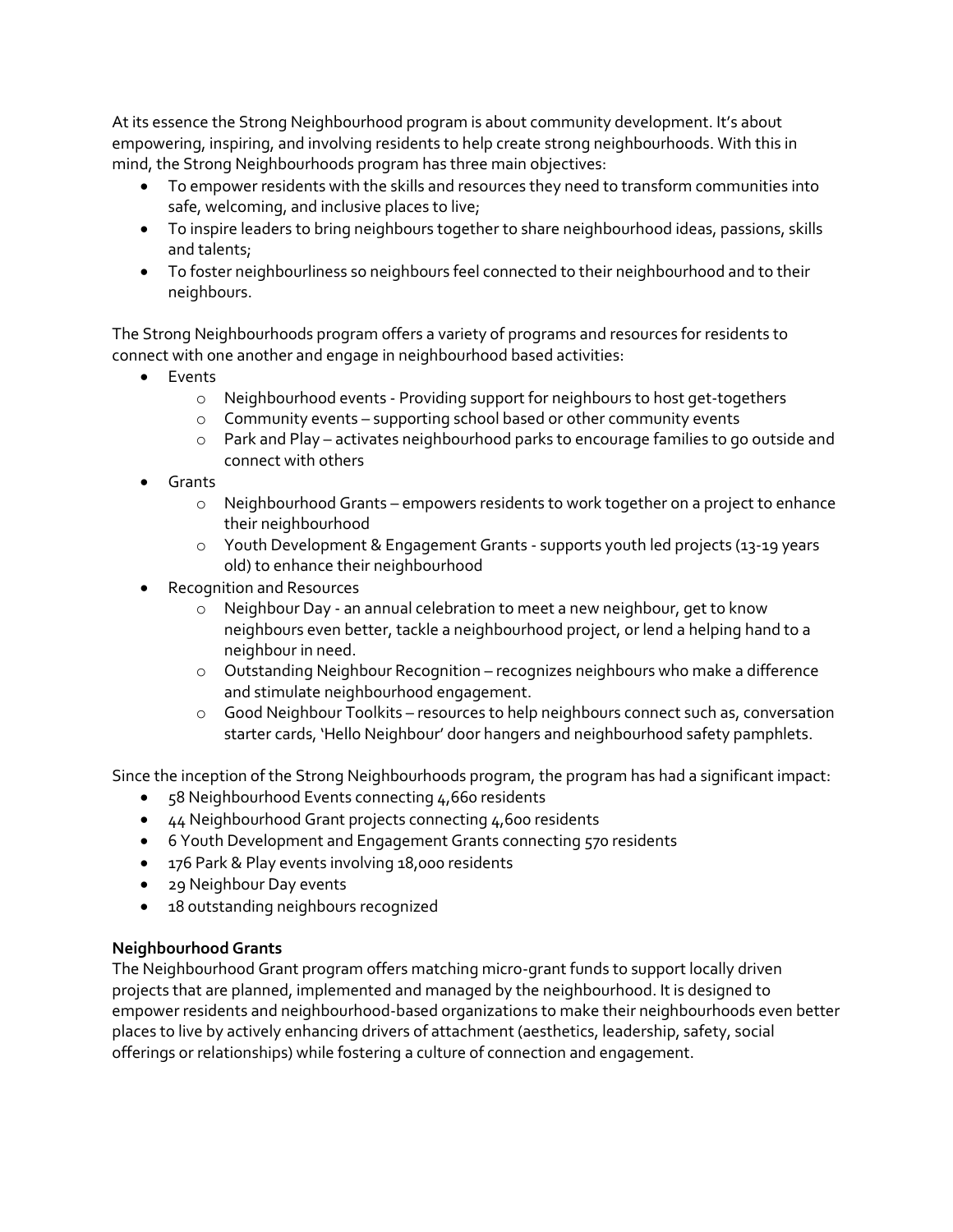Over the past four years, the Neighbourhood Grant program has supported 44 neighbourhood enhancement projects with \$36,173 of Neighbourhood Grant funding. Further, 456 residents have volunteered more than 4,540 hours of time towards enhancing their neighbourhood. More than \$20,000 worth of in-kind goods and services have been donated and more than \$36,000 has been contributed by the residents towards projects benefiting their neighbourhood. Additionally, grant organizers indicated that they met over 622 neighbours as a result of implementing their project and 93 percent indicated that they got to know their neighbours better through their project. Some examples of successful neighbourhood projects include the aeration of Belmont Pond, the nectar trail in the Glenmore neighbourhood and many little free libraries spread throughout the community.

There are many benefits of the Neighbourhood Grant program:

- Micro-grant programs enable a bottom-up approach to community development by providing opportunities for residents to creatively address the problems that concern them.
- By investing small grants in community-based groups, residents are empowered to respond to the health needs of their neighbourhood and help to improve quality of life.
- The interactions among and between neighbours in developing and implementing community based projects can have profound effects on an individual's sense of safety, wellbeing and belonging, and can shape community identity and resiliency.

The Central Okanagan Foundation (COF) has been a partner of this grant program since inception by fully funding the grants that are provided for these projects. In 2015, the City signed a Memorandum of Understanding (MOU) with the Central Okanagan Foundation to support the development and implementation of the Neighbourhood Grant program. The agreement was for a four-year term and is now due for renewal. COF has endorsed the continued collaboration with the City on this program.

Overall, the program has seen a lot of success and only one significant change is proposed moving forward. Based on the size, scope and impact of the projects that have been implemented, increasing the maximum grant amount from \$1,000 to \$1,500 would allow residents an increased capacity to achieve their goals. The annual fund will remain at \$15,000 but residents will be able to access a greater amount for each project, if justified. In the past, the fund has been undersubscribed with an average of just over \$9,000 administered each year (approximately 60 per cent capacity).

Updated Program Guidelines are attached for Council's information.

# **Memorandum of Understanding**

The attached MOU outlines the responsibilities regarding funding and the administration of the grant. Key principles of the MOU include:

- The Central Okanagan Foundation will provide up to \$15,000 in funding per year to the Neighbourhood Grant.
- The funds received from the Central Okanagan Foundation are intended solely for the purpose of funding awarded grants.
- One year term with option to renew for three additional years, agreement automatically renews unless either party gives written notice at least 90 days prior to the anniversary of the agreement.
- The City is responsible for all the advertising, administration and management of the grant.
- The City will provide recognition of the funding support from the Central Okanagan Foundation in the Neighbourhood Grant promotional materials.